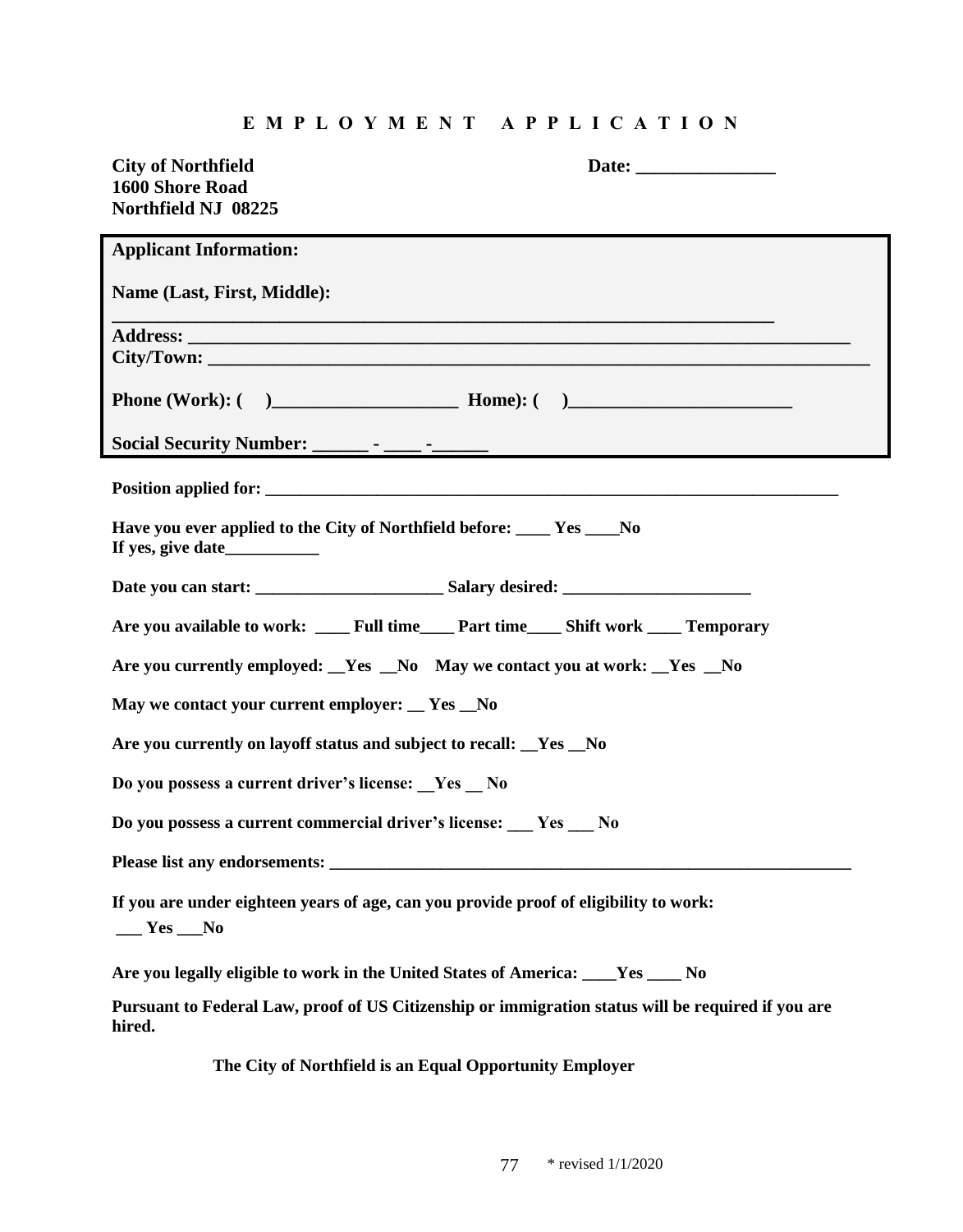**Employment History: This section must be completed even if you attach a resume. List your**  last four employers, major assignments within the same employer. Begin with the most **recent. Include any military service. Explain any gaps in employment in the space on this form marked comments located on the bottom of this page.**

| <b>Employer:</b>                    | Date started:<br>Date left: | Work<br>performed/             |  |
|-------------------------------------|-----------------------------|--------------------------------|--|
| <b>Address:</b>                     |                             | responsibilities               |  |
| <b>Job Title:</b>                   |                             |                                |  |
| <b>Reason for leaving:</b>          |                             |                                |  |
| Supervisor's name and phone number: |                             |                                |  |
| May we contact for a reference:     | Yes<br>N <sub>0</sub>       |                                |  |
| <b>Employer:</b>                    | Date started:               | Work                           |  |
| <b>Address:</b>                     | Date left:                  | performed/<br>responsibilities |  |
| <b>Job Title:</b>                   |                             |                                |  |
| <b>Reason for leaving:</b>          |                             |                                |  |
| Supervisor's name and phone number: |                             |                                |  |
| May we contact for a reference:     | Yes<br>N <sub>0</sub>       |                                |  |
| <b>Employer:</b>                    | Date started:               | Work                           |  |
| <b>Address:</b>                     | Date left:                  | performed/<br>responsibilities |  |
| <b>Job Title:</b>                   |                             |                                |  |
| <b>Reason for leaving:</b>          |                             |                                |  |
| Supervisor's name and phone number: |                             |                                |  |
| May we contact for a reference:     | Yes<br>N <sub>0</sub>       |                                |  |
| <b>Employer:</b>                    | Date started:               | Work                           |  |
| <b>Address:</b>                     | Date left:                  | performed/<br>responsibilities |  |
| <b>Job Title:</b>                   |                             | $\ddot{\cdot}$                 |  |
| <b>Reason for leaving:</b>          |                             |                                |  |
| Supervisor's name and phone number: |                             |                                |  |
| May we contact for a reference:     | N <sub>0</sub><br>Yes       |                                |  |
| <b>Comments:</b>                    |                             |                                |  |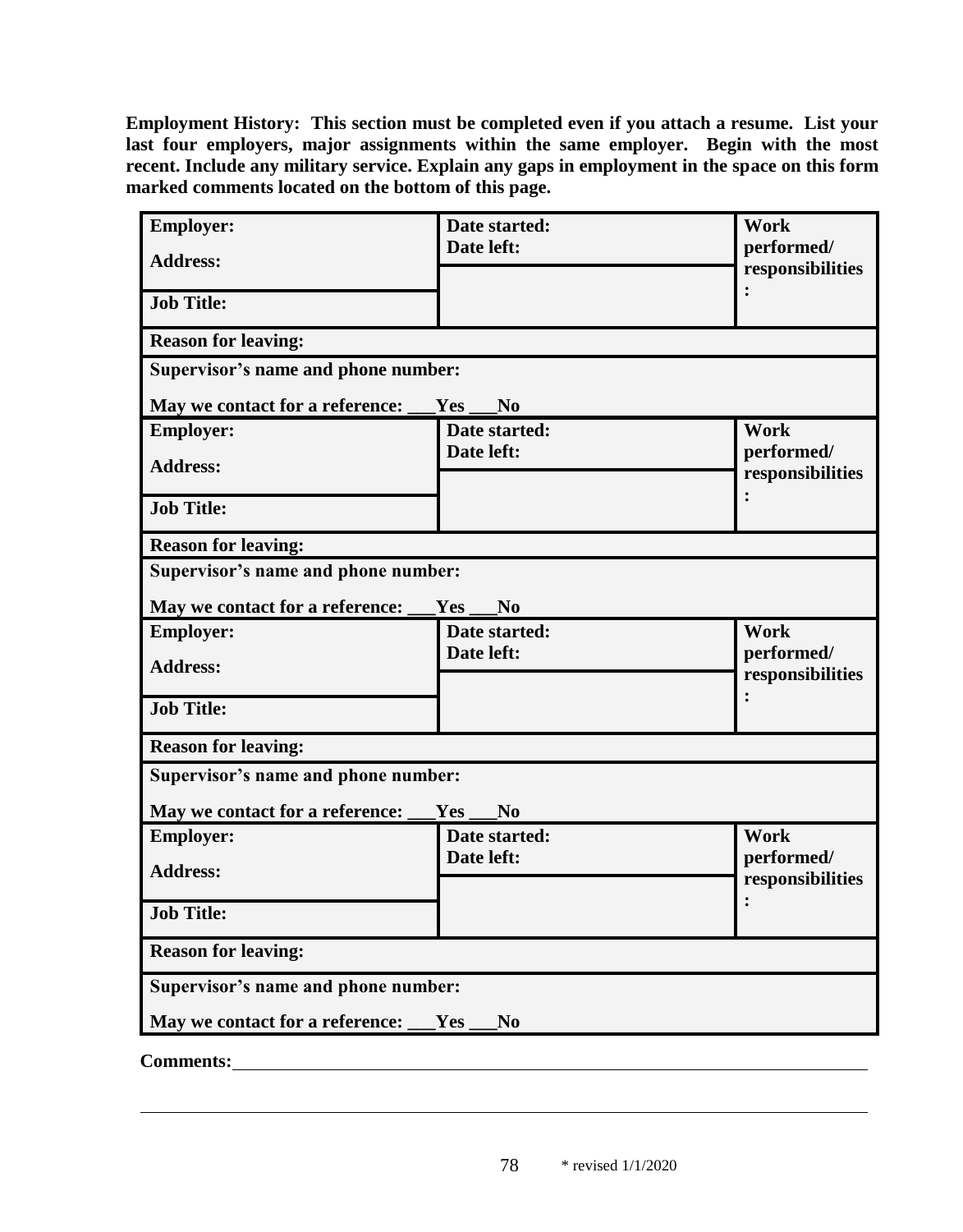**Education: Provide information on your formal schooling and education. Include secondary, and post-secondary education, if any. Include any formal vocational or professional education. For high school and post-secondary education, indicate any major or specialty, such as Academic, Business, or Trade.**

| School:         | <b>Years</b><br>completed:<br>(Circle) | <b>Graduated:</b><br>(Circle) | <b>Major Field:</b> |
|-----------------|----------------------------------------|-------------------------------|---------------------|
| High:           | $2 \quad 3$<br>$\overline{4}$          | Yes No                        |                     |
| <b>College:</b> | $1 \quad 2 \quad 3 \quad 4$            | Yes No                        |                     |
| Other:          | $1 \quad 2 \quad 3 \quad 4$            | Yes No                        |                     |

**Languages: List any foreign languages you know and indicate your level of proficiency**.

| Language: | <b>Speak Some:</b> | Speak<br>Fluently: | Read: | Write: |
|-----------|--------------------|--------------------|-------|--------|
|           |                    |                    |       |        |
|           |                    |                    |       |        |
|           |                    |                    |       |        |

**Special Skills & Experience: State any special skills, experience, training, licenses, certifications or other factors that make you especially qualified for the position for which you are applying.**

**Comments & Additional Information: Is there any additional information about you we should consider?**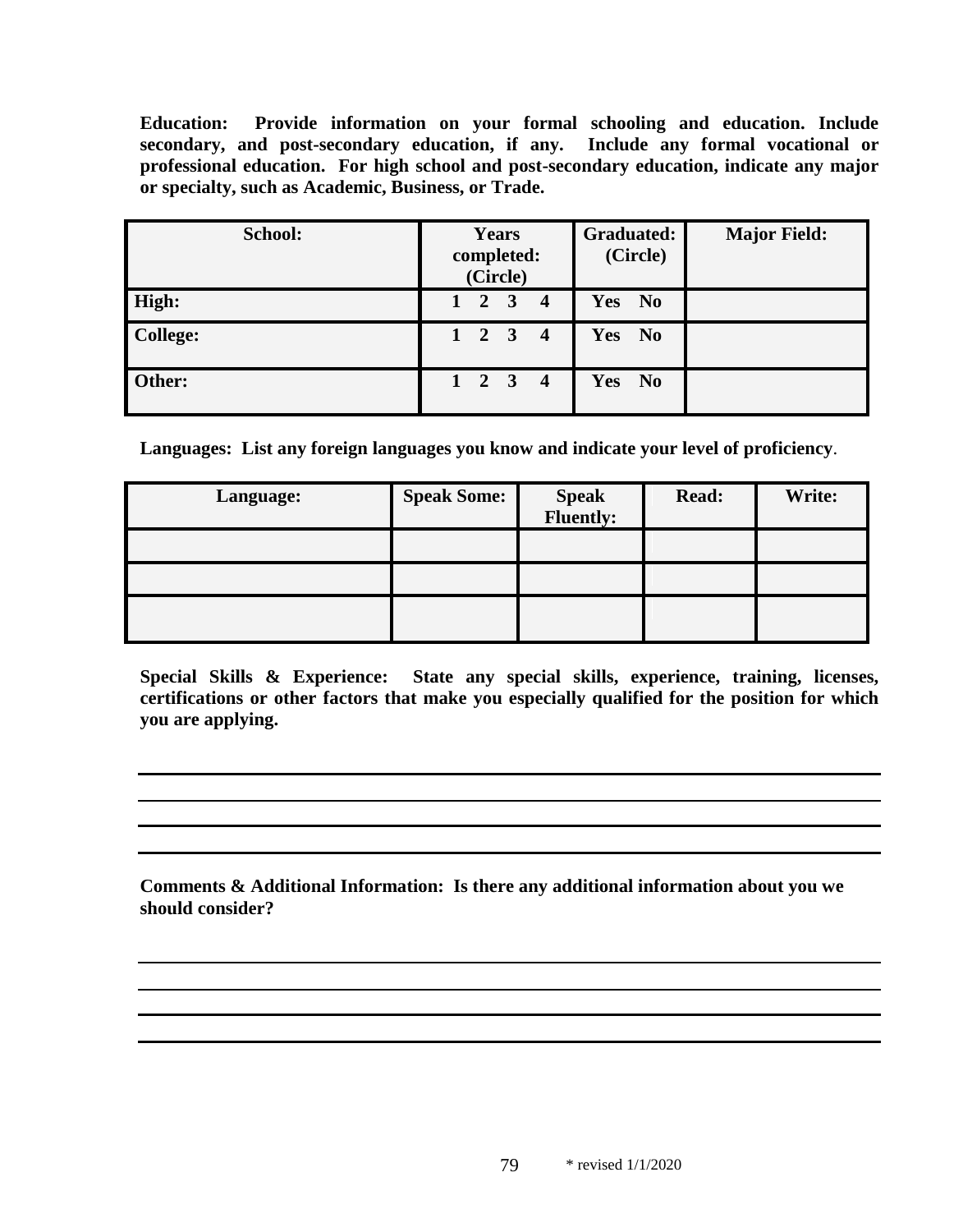**References: Provide the names, addresses and phone numbers of three people whom we may contact as a reference. They should not be relatives or former supervisors.**

| Name & Address: | <b>Phone Number:</b> | <b>Years Known:</b> |
|-----------------|----------------------|---------------------|
|                 |                      |                     |
|                 |                      |                     |
|                 |                      |                     |
|                 |                      |                     |
|                 |                      |                     |
|                 |                      |                     |

#### **Understandings and Agreements:**

**As an applicant for a position with the City of Northfield, I understand and agree that I must provide truthful and accurate information in this application. I understand that my application may be rejected if any information is not complete, true and accurate. If hired, I understand that I may be separated from employment if the City of Northfield later discovers that information on this form was incomplete, untrue, or inaccurate. I give the City of Northfield the right to investigate the information I have provided, talk with former employers (except where I have indicated they may not be contacted). I give the City of Northfield the right to secure additional job-related information about me. I release the City of Northfield and its representatives from all liability for seeking such information. I understand that the City of Northfield is an equal-opportunity employer and does not discriminate in its hiring practices. I understand that the City of Northfield will make reasonable accommodations as required by the Americans with Disabilities Act and New Jersey Law Against Discrimination. I understand that, if employed, I may resign at any time and that the City of Northfield may terminate me at any time in accordance with its established policies and procedures. No representatives of the City of Northfield may make any assurances to the contrary. I understand that any offer of employment may be subject to job-related medical, physical, drug, or psychological tests. I also understand that some positions may involve complete background and criminal checks.** *For your application to be considered, you must sign and date below.*

| <b>Applicant's Signature</b> | Date |
|------------------------------|------|
|                              |      |